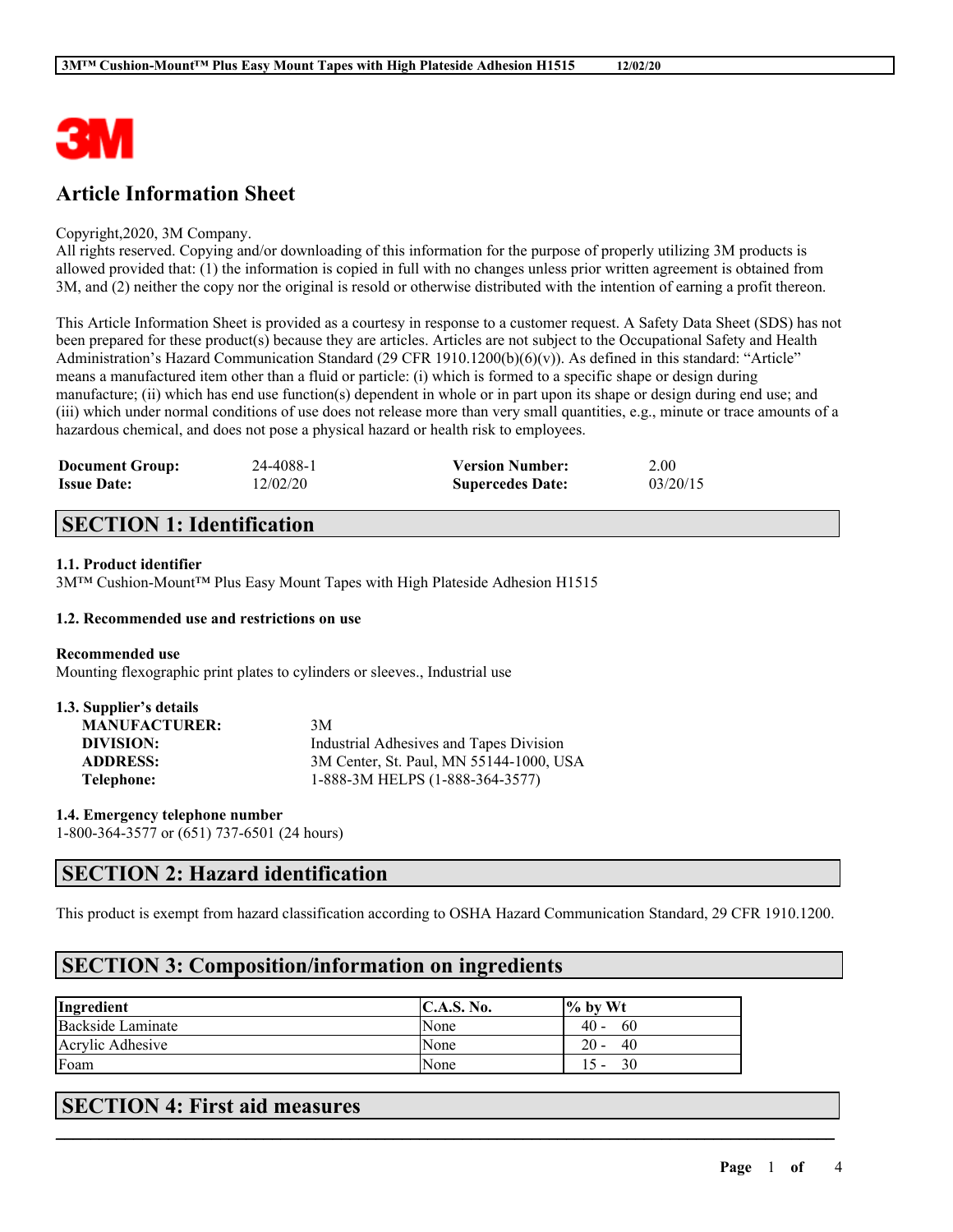### **4.1. Description of first aid measures**

#### **Inhalation:**

No need for first aid is anticipated.

#### **Skin Contact:**

No need for first aid is anticipated.

#### **Eye Contact:** No need for first aid is anticipated.

### **If Swallowed:**

No need for first aid is anticipated.

### **SECTION 5: Fire-fighting measures**

In case of fire: Use a fire fighting agent suitable for ordinary combustible material such as water or foam.

## **SECTION 6: Accidental release measures**

### **6.1. Personal precautions, protective equipment and emergency procedures**

Not applicable.

#### **6.2. Environmental precautions**

Not applicable.

#### **6.3. Methods and material for containment and cleaning up**

Not applicable.

# **SECTION 7: Handling and storage**

#### **7.1. Precautions for safe handling**

This product is considered to be an article which does not release or otherwise result in exposure to a hazardous chemical under normal use conditions.

### **7.2. Conditions for safe storage including any incompatibilities**

No special storage requirements.

## **SECTION 8: Exposure controls/personal protection**

This product is considered to be an article which does not release or otherwise result in exposure to a hazardous chemical under normal use conditions. No engineering controls or personal protective equipment (PPE) are necessary.

 $\mathcal{L}_\mathcal{L} = \mathcal{L}_\mathcal{L} = \mathcal{L}_\mathcal{L} = \mathcal{L}_\mathcal{L} = \mathcal{L}_\mathcal{L} = \mathcal{L}_\mathcal{L} = \mathcal{L}_\mathcal{L} = \mathcal{L}_\mathcal{L} = \mathcal{L}_\mathcal{L} = \mathcal{L}_\mathcal{L} = \mathcal{L}_\mathcal{L} = \mathcal{L}_\mathcal{L} = \mathcal{L}_\mathcal{L} = \mathcal{L}_\mathcal{L} = \mathcal{L}_\mathcal{L} = \mathcal{L}_\mathcal{L} = \mathcal{L}_\mathcal{L}$ 

## **SECTION 9: Physical and chemical properties**

### **9.1. Information on basic physical and chemical properties**

| Appearance<br><b>Physical state</b><br>Color | Solid<br>Purple |
|----------------------------------------------|-----------------|
| <b>Specific Physical Form:</b>               | Roll            |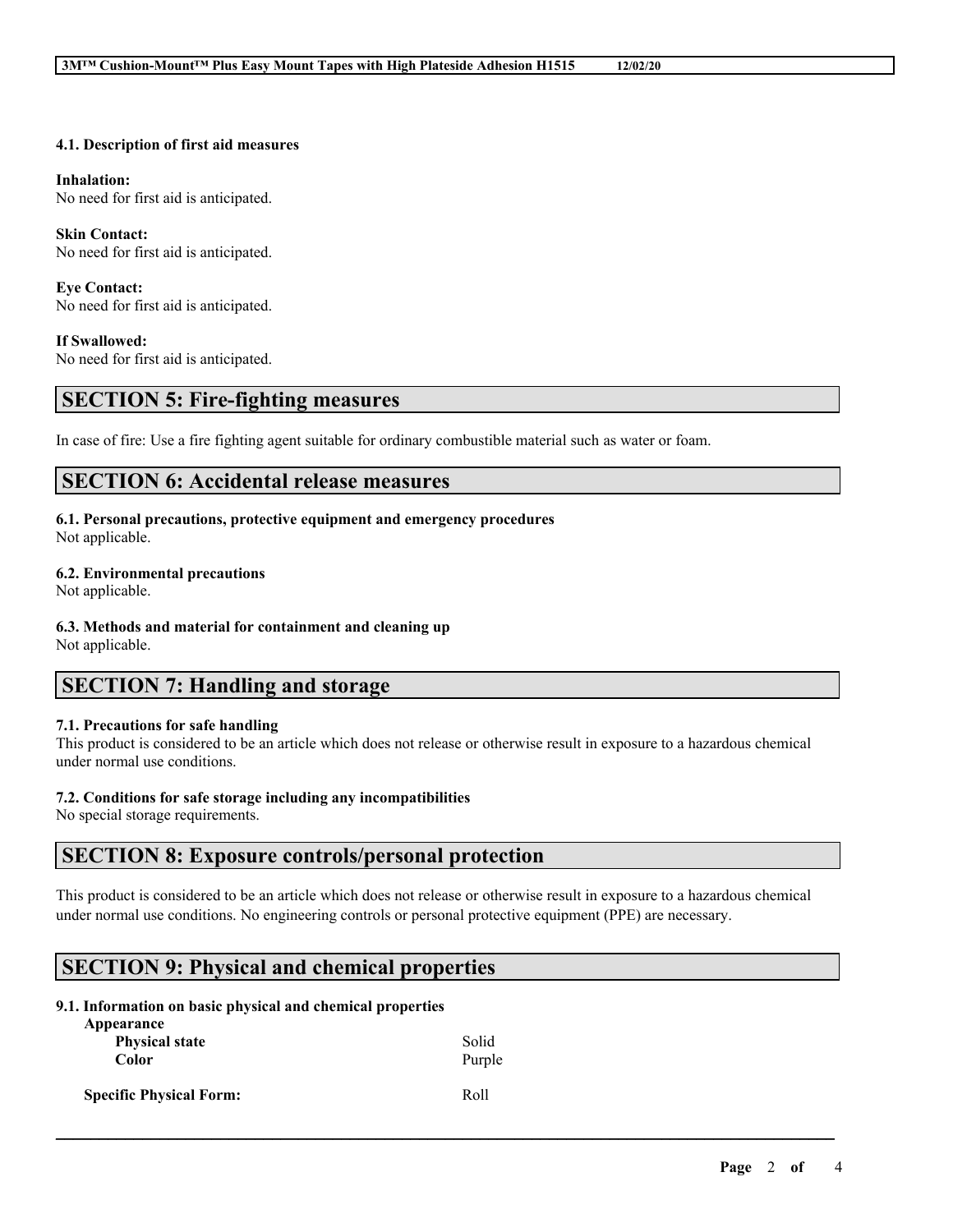| Odor                                      | Acrylic           |
|-------------------------------------------|-------------------|
| <b>Odor threshold</b>                     | Not Applicable    |
| рH                                        | Not Applicable    |
| <b>Melting point</b>                      | Not Applicable    |
| <b>Boiling Point</b>                      | Not Applicable    |
| <b>Flash Point</b>                        | Not Applicable    |
| <b>Evaporation rate</b>                   | Not Applicable    |
| <b>Flammability (solid, gas)</b>          | Not Classified    |
| <b>Flammable Limits(LEL)</b>              | Not Applicable    |
| <b>Flammable Limits(UEL)</b>              | Not Applicable    |
| <b>Vapor Pressure</b>                     | Not Applicable    |
| <b>Vapor Density</b>                      | Not Applicable    |
| <b>Density</b>                            | Not Applicable    |
| <b>Specific Gravity</b>                   | Not Applicable    |
| <b>Solubility in Water</b>                | Nil               |
| Solubility- non-water                     | Not Applicable    |
| Partition coefficient: n-octanol/water    | No Data Available |
| <b>Autoignition temperature</b>           | Not Applicable    |
| <b>Decomposition temperature</b>          | Not Applicable    |
| <b>Viscosity</b>                          | Not Applicable    |
| <b>Volatile Organic Compounds</b>         | Not Applicable    |
| <b>Percent volatile</b>                   | Not Applicable    |
| <b>VOC Less H2O &amp; Exempt Solvents</b> | Not Applicable    |

# **SECTION 10: Stability and reactivity**

This material is considered to be non reactive under normal use conditions.

# **SECTION 11: Toxicological information**

#### **Inhalation:**

No health effects are expected

**Skin Contact:** No health effects are expected

**Eye Contact:** No health effects are expected

**Ingestion:** No health effects are expected

### **Additional Information:**

This product, when used under reasonable conditions and in accordance with the directions for use, should not present a health hazard. However, use or processing of the product in a manner not in accordance with the product's directions for use may affect the performance of the product and may present potential health and safety hazards.

# **SECTION 12: Ecological information**

This article is expected to present a low environmental risk either because use and disposal are unlikely to result in a significant release of components to the environment or because those components that may be released are expected to have insignificant environmental impact.

 $\mathcal{L}_\mathcal{L} = \mathcal{L}_\mathcal{L} = \mathcal{L}_\mathcal{L} = \mathcal{L}_\mathcal{L} = \mathcal{L}_\mathcal{L} = \mathcal{L}_\mathcal{L} = \mathcal{L}_\mathcal{L} = \mathcal{L}_\mathcal{L} = \mathcal{L}_\mathcal{L} = \mathcal{L}_\mathcal{L} = \mathcal{L}_\mathcal{L} = \mathcal{L}_\mathcal{L} = \mathcal{L}_\mathcal{L} = \mathcal{L}_\mathcal{L} = \mathcal{L}_\mathcal{L} = \mathcal{L}_\mathcal{L} = \mathcal{L}_\mathcal{L}$